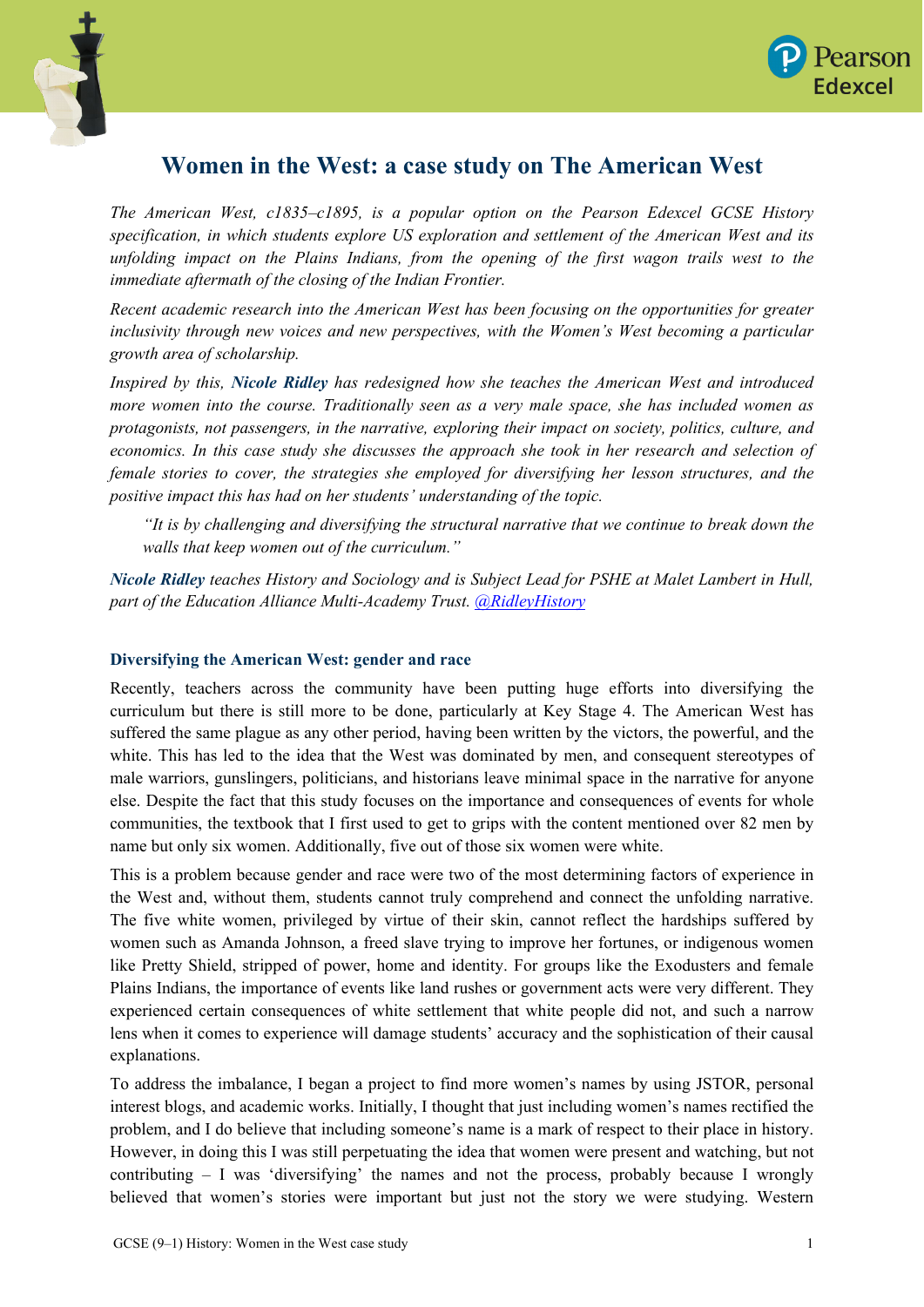



historians such as Susan Lee Johnson and Margaret Jacobs have argued that there is a lack of attention and accuracy in how the role of women is portrayed, that too often they appear as passive, domestic, and without their own agency. In reality, women were not just eyes to view the changes that men made in America, not passengers but protagonists in their own right. Aspects of the American West were definitely masculine, but it is inaccurate to see this history as male because gender was actively negotiated in all parts of the West. Women had a genuine impact on its development: politically, socially, and economically.

Further, many textbooks that do look at the role of women stop at their travel West, their fight for a living, and their role in the creation of communities. Whilst essential, these stories are largely social and cultural, albeit with political and economic dimensions (dimensions that, I would argue, are too nuanced to be analysed at this level, on this option). They are not enough to break down the idea that the West was male, and exclude women who fought hard for physical and political freedoms, who negotiated treaties or economic relationships, and whose role in government was undeniable. This is particularly poignant in the case of indigenous women, who had incredible scope in top-level decision making, scope that should not be ignored because it was over the government of tribes and not the USA. It is by challenging and diversifying the structural narrative that we continue to break down the walls that keep women out of the curriculum. Therefore, I expanded the project and began to change the way I approached the specified content and the structure of my lessons.

## **Does this approach give us extra content to deliver?**

We have a duty as historians to provide an accurate narrative and a duty as educators to provide a diverse and representative one, but there is an understandable concern among many history teachers about the amount of content we are already expected to cover. First, I don't believe that women are 'extra' to the curriculum and so are not extra content that is being added. People and events named in the specification – for example, Billy the Kid or the OK Corral – clearly have to be covered, but many areas of the specification content are purposefully broad; 'The Plains Indians' life on the reservations' and 'Changes in the cattle industry…', for example, cover the experiences of both men and women because both men and women were active on reservations and ranches. Whilst their individual experiences and decision-making might be more nuanced, men and women can still tell the same story.

For example, I use the women below as case studies to cover specified content. For the majority, the only extra information I add is their name.

| Women                                      | <b>Area of study</b>                                                                                                                                                            |
|--------------------------------------------|---------------------------------------------------------------------------------------------------------------------------------------------------------------------------------|
| Luenza Wilson                              | Migrating for gold and early life in San Francisco.                                                                                                                             |
| Olive Oatman and<br>Topeka                 | Dangers of travelling West – Olive was captured by Native Americans and her<br>release was negotiated by Topeka. Olive and her sister then lived with Topeka<br>for five years. |
| Clara Brown                                | Migration West after the Emancipation Proclamation $(1863)$ – Clara became a<br>mining pioneer in Colorado.                                                                     |
| Eagle Woman<br>(Matilda Picotte<br>Galpin) | Trader and negotiator between white and indigenous communities – Eagle<br>Woman is credited as being the only woman to sign a government treaty (1882).                         |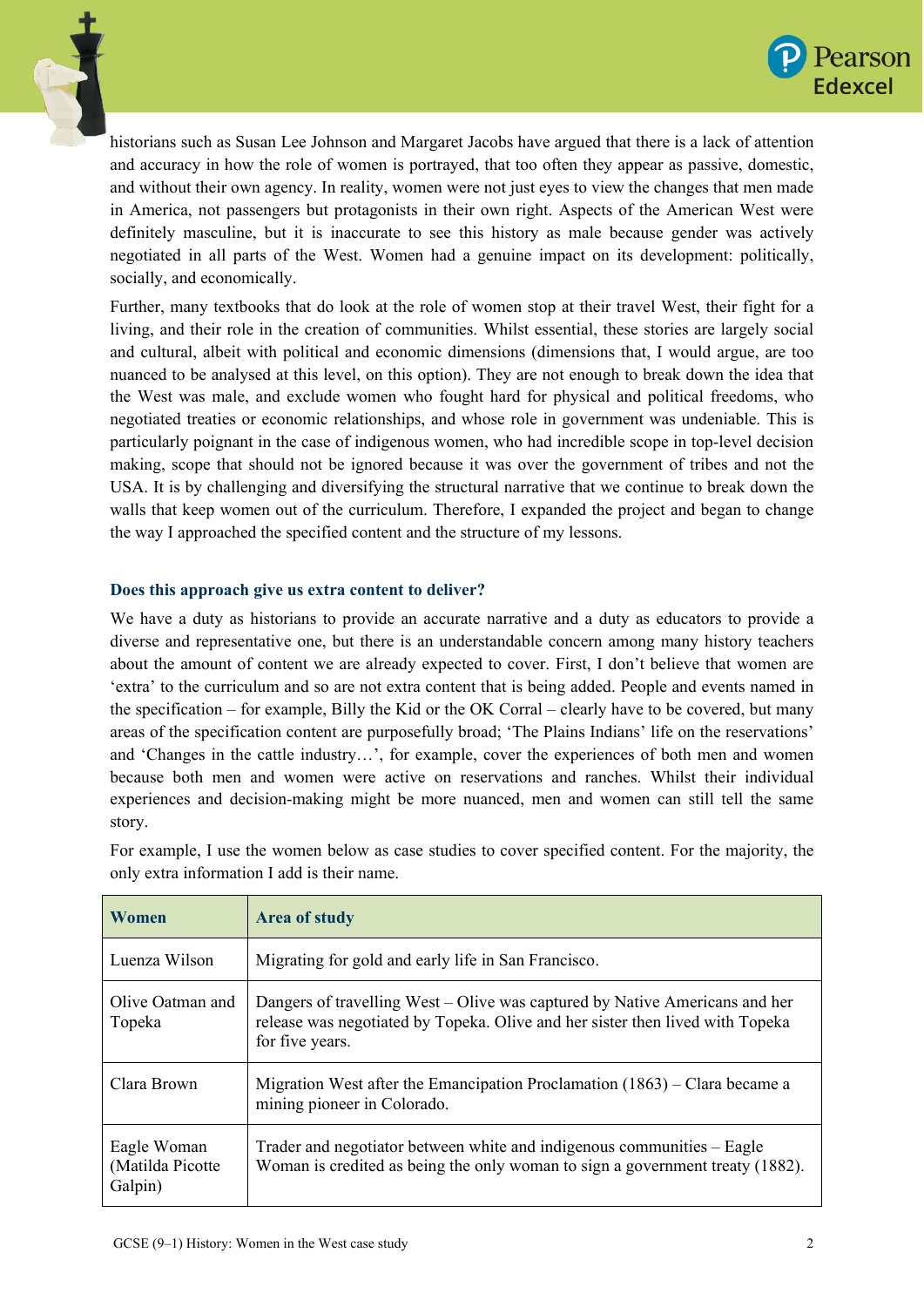



Additional motivation for diversifying our teaching of the American West can be found in the impact on a students' understanding and explanation. Human histories are widely regarded as a hook to help engage students with a new topic by allowing them to empathise with the human experience, rather than the unfamiliar historical setting. A meaningful and nuanced understanding of emotions and actions leads to more meaningful and nuanced narrative links when writing exam questions, and the questions themselves are set up to encourage students to write about the experience rather than the individuals. This is the argument made by many history teachers, notably [Alex Ford](https://twitter.com/apf102) in the articles he has published in *Teaching History*: narrative questions become more natural as the story does. In the past year, I have seen my students engage much more with lessons that included personal case studies than when we looked at large, ostensibly homogeneous groups. They were able to connect events with greater nuance and wrote about the wider period in much more depth.

## **Strategies for diversifying lesson structures**

Below are three strategies I use to diversify the structure of my lessons but limit the new content introduced, involving the strategic use of enquiry questions and illustrations on PowerPoints or lesson materials. They are intended to be used as a pic'n'mix – as and when they are appropriate to the lesson, content, and class:

First, I don't try to challenge the traditional narrative but recast it from the start by immediately **presenting an updated version of the story**. We don't have time to teach an inaccurate history and then pick it apart, so far better to discuss alternative interpretations as stretch and challenge activities further into the course.

Second, I **use enquiry questions that directly involve women**, bringing their names into the historical spotlight without changing the content of the lesson. It is not always possible or appropriate to do this, so I also use questions that target multiple perspectives and help position women, very naturally, among other important actors.

| <b>Enquiry question</b>                                                   | <b>Purpose of enquiry</b>                                                                                                                                                                            |
|---------------------------------------------------------------------------|------------------------------------------------------------------------------------------------------------------------------------------------------------------------------------------------------|
| Why did Buffalo Calf Road Woman decide<br>to fight at Wounded Knee?       | Female warriors were known, but uncommon.<br>Therefore, this shows the desperation and anger of the<br>indigenous by this point in the story and the tension<br>rising between all parties involved. |
| What was difficult about Lizzie Johnson's<br>life as a cattle rancher?    | Lizzie owned cattle and participated in drives up the<br>Chisholm Trail, so her experiences tell us about the role,<br>hardships, growth, and decline of the cattle industry.                        |
| Who was impacted by the terms of the first<br>Fort Laramie Treaty (1851)? | The lesson involves a discussion of the terms<br>themselves and their impact on a cross-section of<br>leaders, communities, and individuals.                                                         |

Third, I **focus on the point of analysis** and not the event itself. Imbalances of power are clearly important but, to an extent, it doesn't matter that a group of white men orchestrated the first Fort Laramie Treaty (for example) because the impact of its terms extended far beyond their control. Students are asked to analyse the consequences and importance of the treaty for a greater range of people. I don't expect students to remember the names of these women when they revise (although